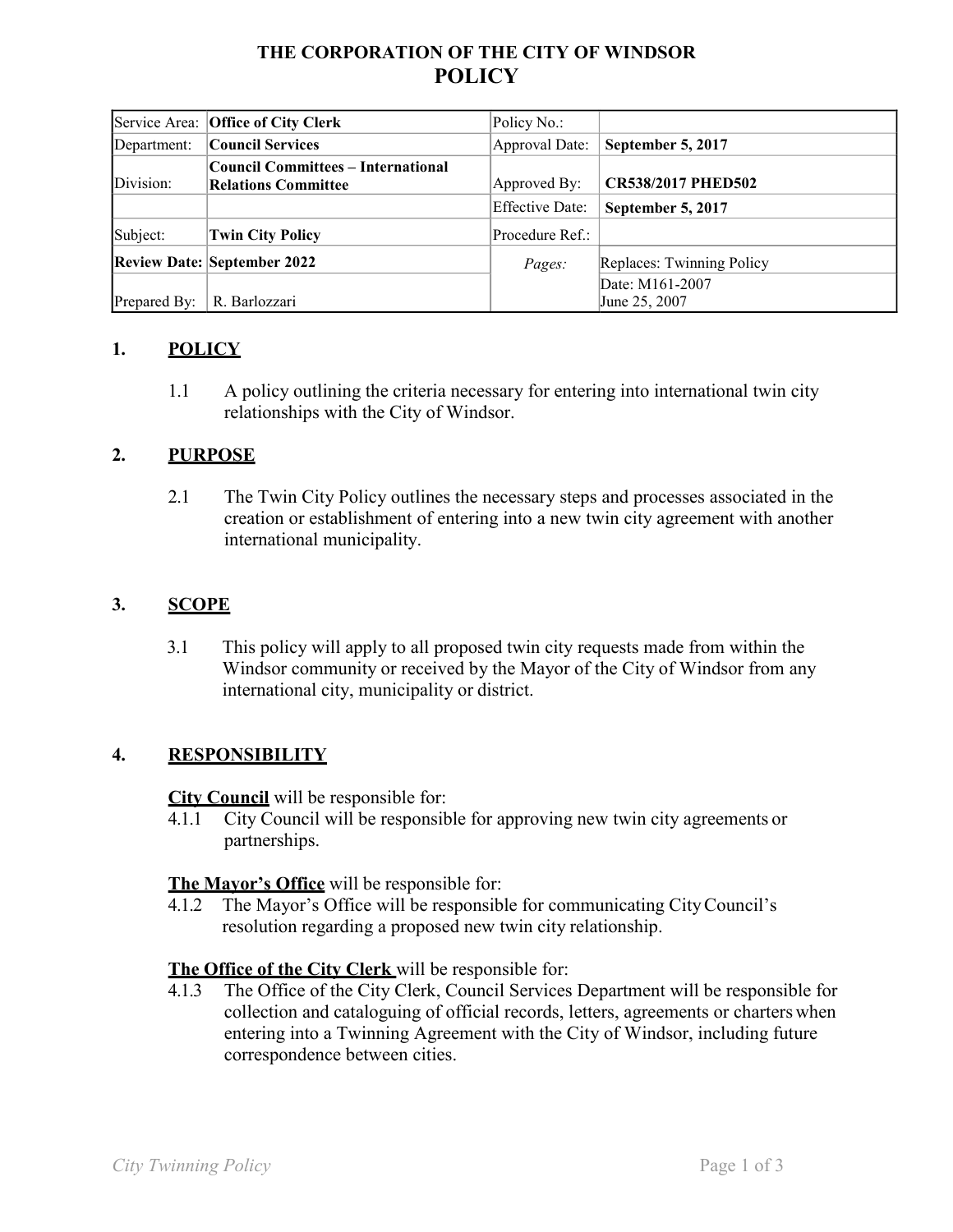## **The International Relations Committee** will be responsible for:

- 4.1.4 The International Relations Committee will be responsible for exploring and investigation new twin city relationships.
- 4.1.5 The International Relations Committee will be responsible for submitting a recommendation to the Mayor and Council regarding proposed twinning requests after a formal request has passed through the Mayor's Office and/or a formal investigation has been completed by the committee. Recommendations to City Council will follow normal protocols in the governance model process.
- 4.1.6 The International Relations Committee will be responsible for reviewing this policy every four years.

# **5. GOVERNING RULES AND REGULATIONS**

- 5.1.1 Request for twinning's should be community driven, supported by a formal organized cultural/ethnic association and must demonstrate that a sustainable relationship can be maintained.
- 5.1.2 Legitimate and active organizational structure should exist in the related ethnic community to support twinning activities (i.e. hosting visiting delegations, providing translation services, conducting meetings/tours/receptions with their business community).
- 5.1.3 The proposed twin city should demonstrate certain identifiable similarities or mutual interests with potential for reciprocal cultural, educational and economic benefits.
- 5.1.4 Details of a twinning proposal must be submitted in writing to the Mayor of Windsor, outlining a long-term plan and the community's responsibility for sustaining ongoing activities.
- 5.1.5 If recommended by the International Relations Committee and approved by Council, a formal letter of interest is to be forwarded to the Mayor of the proposed twin city.
- 5.1.6 If the proposed twin city approves Windsor's proposal, a formal signing protocol will be arranged.
- 5.1.7 The twinning charter can be dissolved upon the mutual agreement between the twin cities.